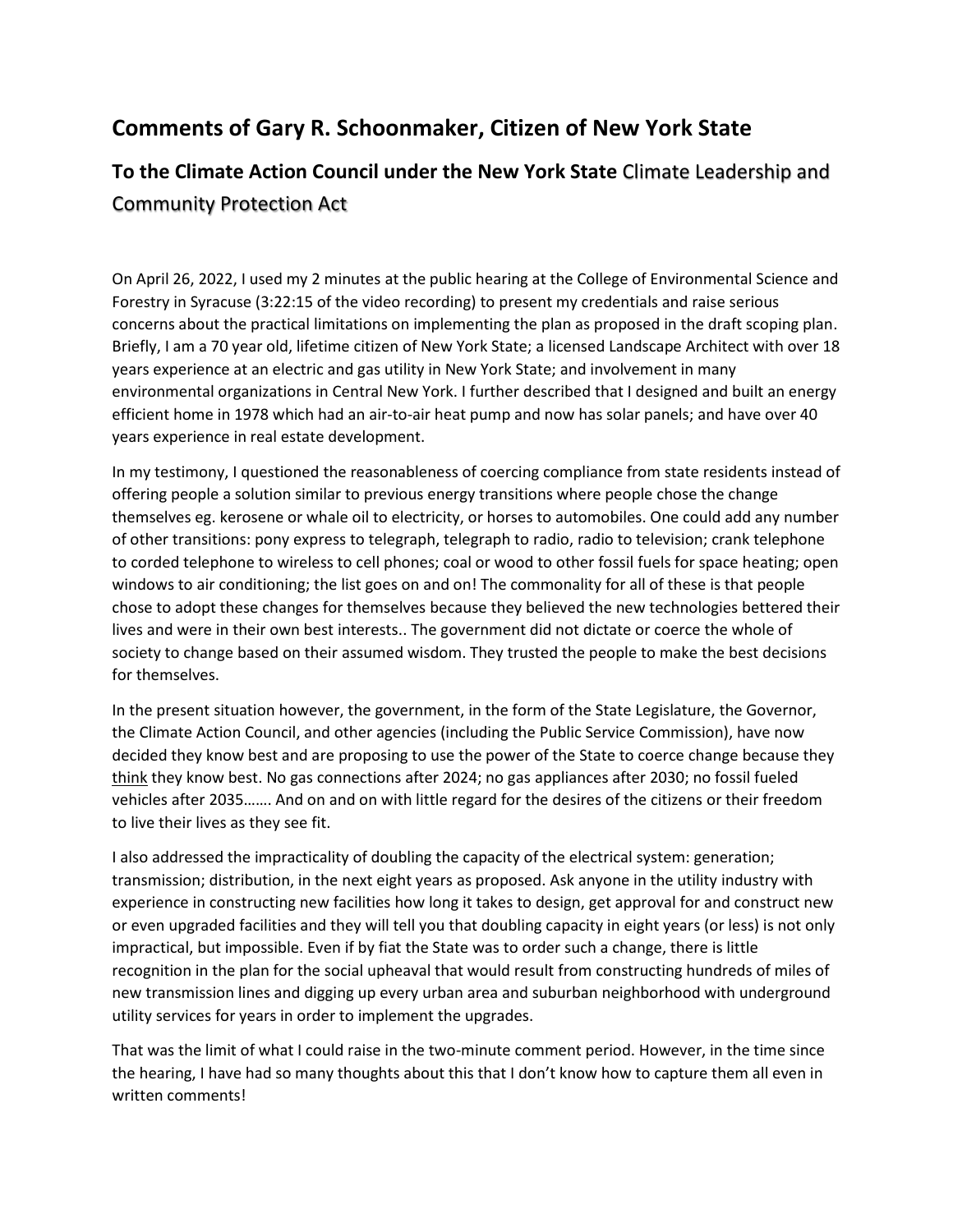# **What is wrong with it? … Let me count the ways!**

My concerns with this plan cover a wide expanse of issues from professional to practical to technical to philosophical to legal to ethical.

## **Professional:**

As stated above, in my professional opinion the plan schedule as proposed cannot be met. Beyond that, even if all the technology was already developed to implement the plan (which it is not), it would take the overbearing coercive power of the State to implement it in even twice the time.

#### **Practical:**

There are a large number of practical problems with converting our whole energy system to electricity. Conversion of housing, businesses, and transportation from fossil fuels to electricity in even a decade is impractical. There are over eight million housing units in New York State; and over a half million businesses and more than five million private and commercial vehicles in New York State. How many now use something other than electricity for major portions of their energy needs? How long does it take to convert each from it's present energy to electricity? How much money will it take to convert? Who will be expected to pay for all this? Are there sufficient resources (ie supply chain, including raw materials acquisition and manufacturing) available to convert all of these to electricity? When considering transportation, is the technology sufficiently mature, or are we just hoping that it will develop in time? Are there enough contractors to complete the work (considering NYSERDA has recognized a shortage and has set up an expensive program to try to get more technicians trained!)?

Much of the older housing stock has early electrical systems, some even dating back to the advent of electrification. I own a couple of houses that have 100-amp service entrances, which are not suitable for full electrification. To install heat pumps would require upgrading of the breaker panels, the overhead service entrances and the disconnects. In addition, one of the houses presently has hot water heat for which heat pumps are not well adapted. I know there are at least hundreds of thousands of similar houses throughout New York State.

One item of particular practicability is the reliance on yet-to-be invented technologies in order to implement the plan. For example, the Dispatchable Emissions Free Resource (DFER), which is a place holder for new power capacity technology that has not yet been invented, but will hopefully be available in time to cover the demand when fossil fuels are terminated. (If not, will environmental justice dictate that state office buildings go without heat so the previously aggrieved parties are not again mistreated?)

Another is the reliance on storage battery technology which is still not sufficiently mature to take its place to make solar and wind marginably practicable.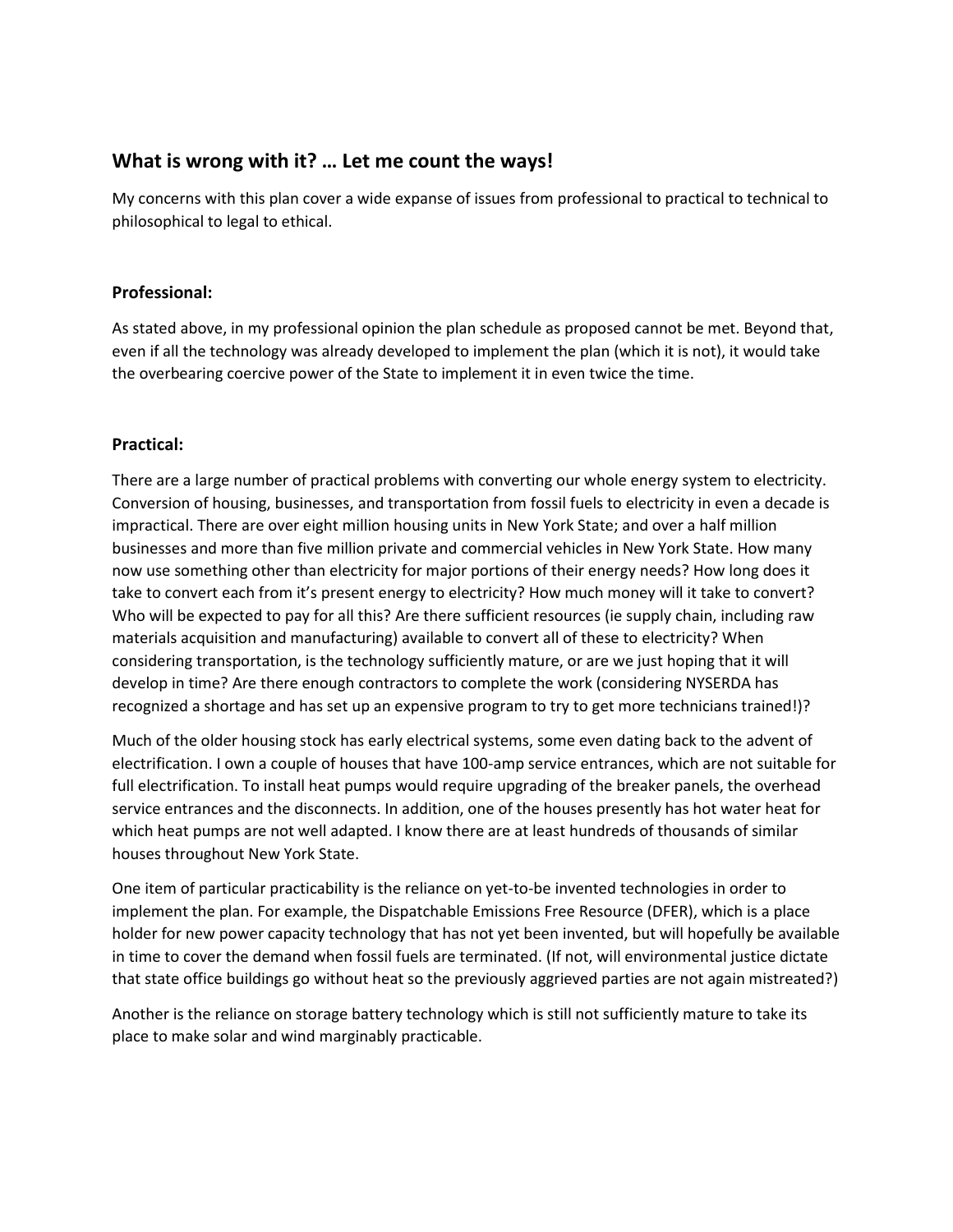## **Philosophical:**

Why are we proposing to implement this change from technologies that have evolved over more than a hundred years, to technologies that are not yet even in existence much less mature? The principal reason has to do with fear of man induced climate change. So philosophically, how sure are we that climate change is real; that man is the principal driver of climate change; that man's actions can be modified to effect a meaningful change; and that such change would actually benefit mankind?

It would be difficult to argue against the premise that climate is and has always been in the process of changing. The geological record indicates that most of New York State was under an ice sheet more than a mile thick as late as 10,000 years ago. As a result, ocean levels were lower and the climate here was quite cold. However, as the climate warmed, (naturally), the glacier melted and receded, the oceans rose and the land rebounded. As these things happened, man started moving into the area in small numbers. It was not the presence of these people that caused the warming, it was the natural processes of the earth. As the earth continued to warm, previously uninhabitable areas became suitable for even the early peoples who moved and adapted as the climate changed.

Man-induced climate change is not "settled science" no matter what we are told. In fact "settled science" is an oxymoron to science itself. Science is the continual process of questioning everything. When someone tells you not to question, they have stopped being scientists and become politicians with an agenda. In fact, there are many highly qualified scientists who question the theory of maninduced climate change and the practicability of man being able to control the climate in meaningful ways. Honestly, the idea that men can control climate is egotistical at best and ridiculous at worst. Man is much more capable of adapting to, rather than controlling climate or weather.

The following is recently published information from some who question the legitimacy of the claims on which the draconian Draft Scoping plan is premised:

<https://rclutz.com/2022/05/21/un-false-alarms-from-key-climate-indicators/> <https://realclimatescience.com/2022/05/time-to-end-the-denial/>

## **Technical:**

With the caveat that I'm not a climate scientist, I have the following observations regarding the reliability of the climate change computer models on which the fear of climate change is extrapolated.

Computer models are based on two principal items: inputs and the internal programs. Both need to be completely transparent to garner the trust necessary to make the kind of changes to society that are dictated by the Climate Action Council's Draft Scoping Plan. Unfortunately, the present models are admittedly sketchy. If you read the supporting text about these models, they are replete with qualifications and hedging which is actually appropriate considering the state of maturity and confidence in the results.

They are trying to project the climate for the next hundred years. Really!?! There are so many data points and interactions, that such an effort is futile. Considering that the input data is from a couple of hundred of years at best, the period of record seems horrifically short considering that climate has been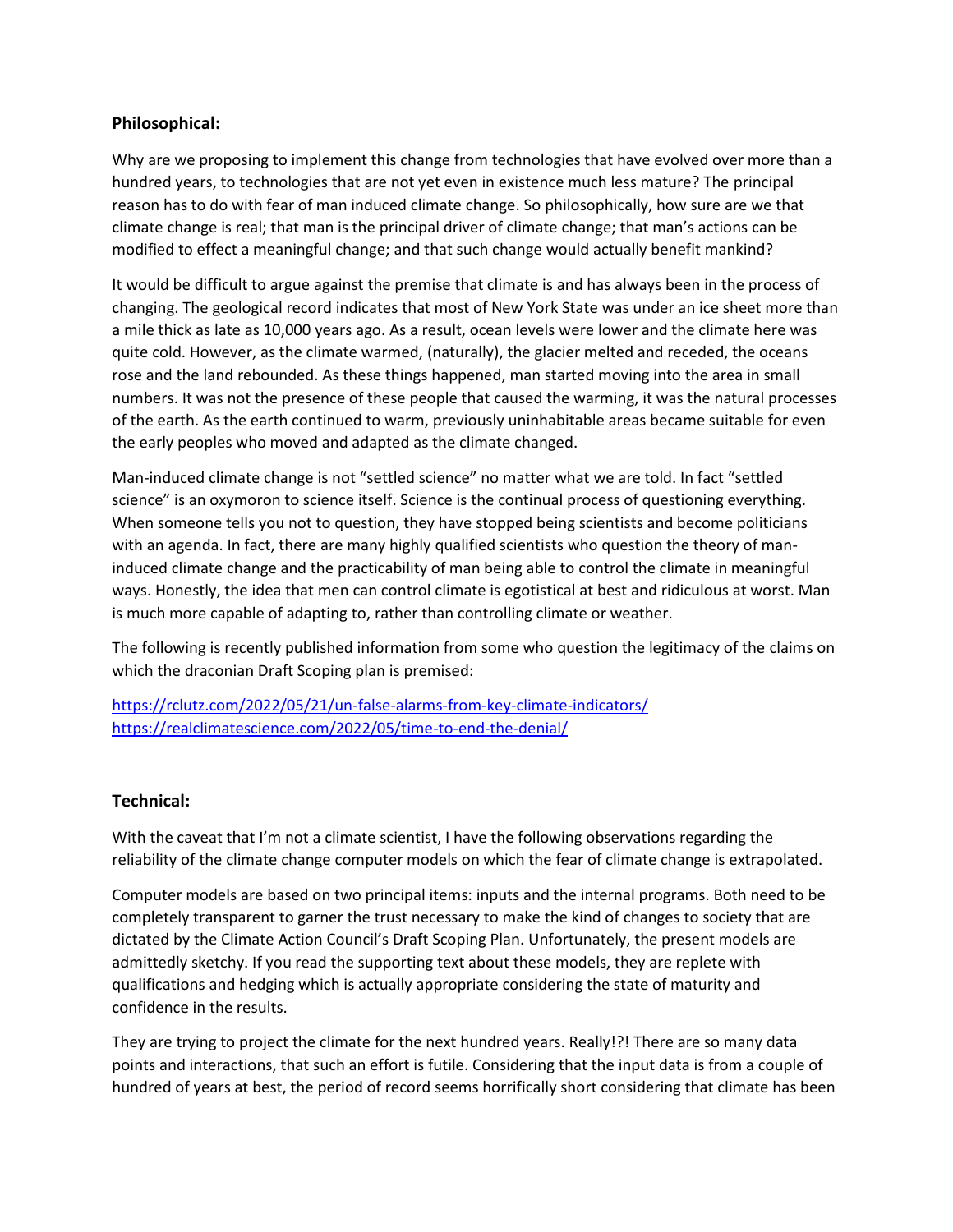changing for thousands of years. Then they want us to believe that they understand and have programmed the models to accurately predict the interactions of the millions of variables.

Much more effort has been applied to a much more constrained projection to model the path of hurricanes. But, think about the spaghetti maps you have seen as a hurricane approaches the coast. There are twenty or more computer models that, based on their inputs and internal assumptions, show the hurricane moving in twenty different directions over an area hundreds of miles apart. These hurricane models are working with real time data and a more limited number of variables than the climate models, yet they have extremely divergent results. Why should we believe that the climate models are any more accurate when handling infinitely more data and interdependent variables? And yet, the legislature and the governor, and the Climate Action Council are proposing to coerce us into upending our entire society at huge expense based on these models.

## **Legal:**

From a legal standpoint, there a couple of issues which I don't believe have been adequately addressed in the draft scoping plan. They are:

When is the New York State Environmental Quality Review Act triggered and the plan subjected to that review?

The plan appears to violate the "taking" provision of the United States Constitution's  $5<sup>th</sup>$ amendment and the New York State Constitution.

#### State Environmental Quality Review Act (SEQRA)

SEQRA requires that the environmental affects of actions taken by public and private entities in New York State be evaluated in a formal process prior to the implementation of the planned action. This is a comprehensive process that usually involves many years of study, review and evaluation of alternatives, and public hearings in a formal process, before implementation may begin. The recently completed hearings on the draft scoping plan would not constitute compliance with SEQRA. So, when will this review take place; when the Public Service Commission announces it's proposal for how to implement the plan? That seems a little late.

One evaluation which looks at the environmental effects of the plan can be found here:

[CLCPA Cumulative Environmental Impacts](https://wp.me/p8hgeb-Bl) 

#### 5<sup>th</sup> Amendment to the United States Constitution and New York State Constitution

United States Constitution, Amendment 5: "No person shall…..be deprived of life, liberty, or property without due process of law; nor shall private property be taken for public use, without just compensation."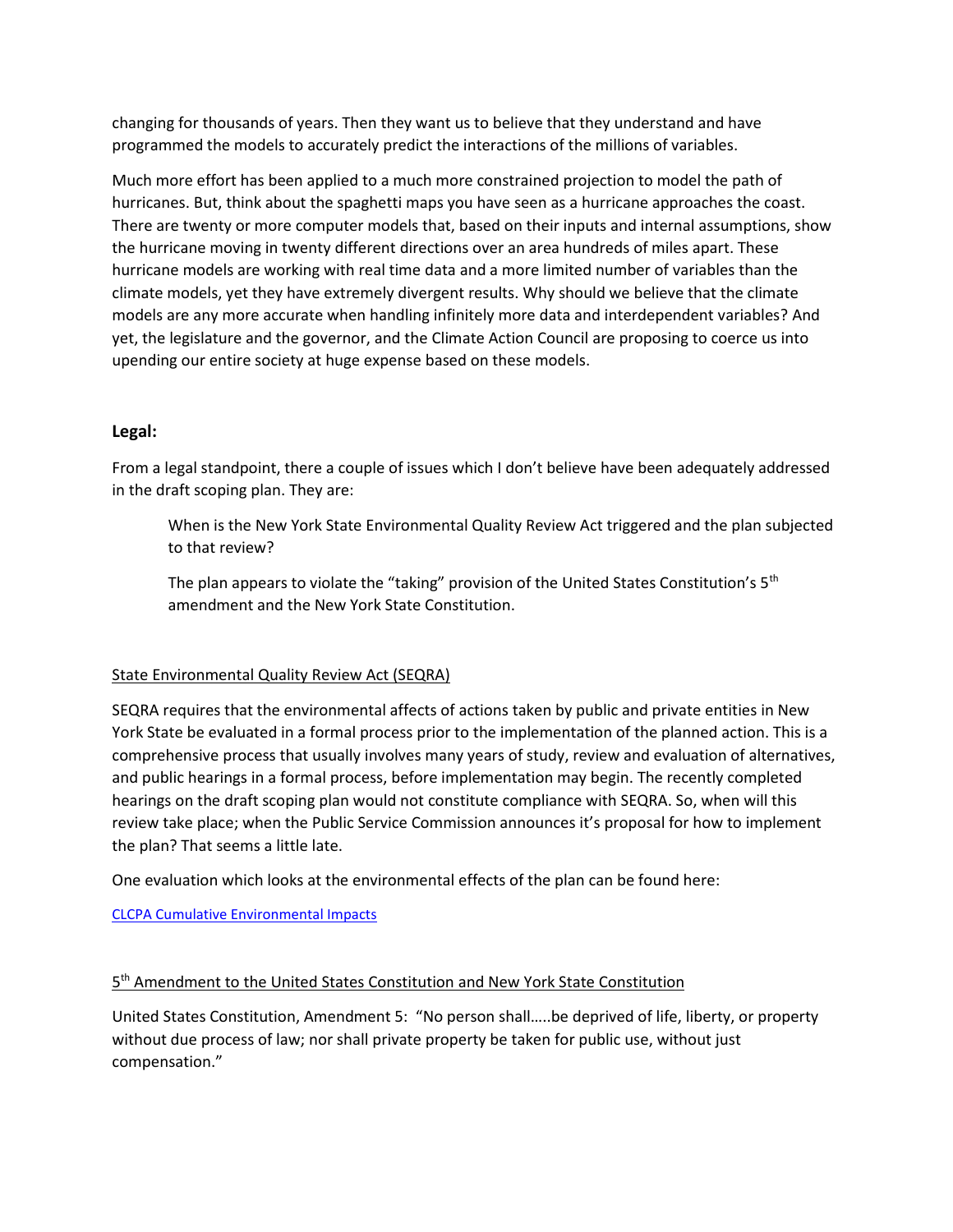New York State Constitution: "Article 1 §7. (a) Private property shall not be taken for public use without just compensation"

Both the Federal and State constitutions prohibit the taking of private property without just compensation. It would seem that the forced abandonment of natural gas systems, fossil fired generation facilities, natural gas appliances, personal and commercial fossil fueled vehicles, and perhaps other privately held property, would constitute a "taking" and therefore require compensation. The costs reported in the draft plan do not appear to include the costs associated with arguing the applicability of the legal premise, much less the actual compensation for the property being taken.

## **Ethical:**

What do ethics have to do with climate change? Our State and country were established on the principles of the life, liberty, and the pursuit of happiness. The Declaration of Independence further states that governments are instituted to secure these rights, not trample them. Freedom to live and choose for ourselves are paramount to individual rights. The governments we live under are supposed to be our servants not our masters. However, the Draft Scoping Plan describes something coercive. However noble the representatives on the Council may believe they are, they are not ethically entitled to impose their opinions, or moral superiority on those who disagree with them. Even the legislature has exceeded their moral and ethical authority in the coercive nature of the enabling legislation that created the Climate Action Council, who then created the draft scoping plan.

At what point does the concept of individual freedom become subservient to the State's coercive powers? This is something that is questioned in far more than the subject at hand, but in this case, as in earlier energy transitions, people should not be coerced under an arbitrary and unsubstantiated timeline, but allowed to choose for themselves as the change actually benefits them at the proper time. In the meantime, we can all adapt as we see fit.

## **Conclusions:**

Instead of the heavy-handed coercion of the present plan (and even legislation), we should slow down and let people choose for themselves as the technology matures and provides the incentives for people to change if it benefits them. I have a friend who just bought a hybrid pick-up truck and he is very happy with it. Perhaps that is a better way to go than pure electric. This draft plan doesn't allow for that option.

Natural gas is a relatively clean fuel as is nuclear, but both are excluded.

Hydrogen and fuel cell technology also hold significant promise for working towards the goals of the plan, but would be excluded if the plan was to be implemented as scheduled. People at the hearings made strong arguments for winterizing older homes as an initial step towards reaching the goals of the plan, but they were apparently dismissed for not being aggressive enough. Actually, aggression is a good word to describe the proposed plan: aggressive and confrontational and offensive to the American principles of individual freedom, free choice and justice.